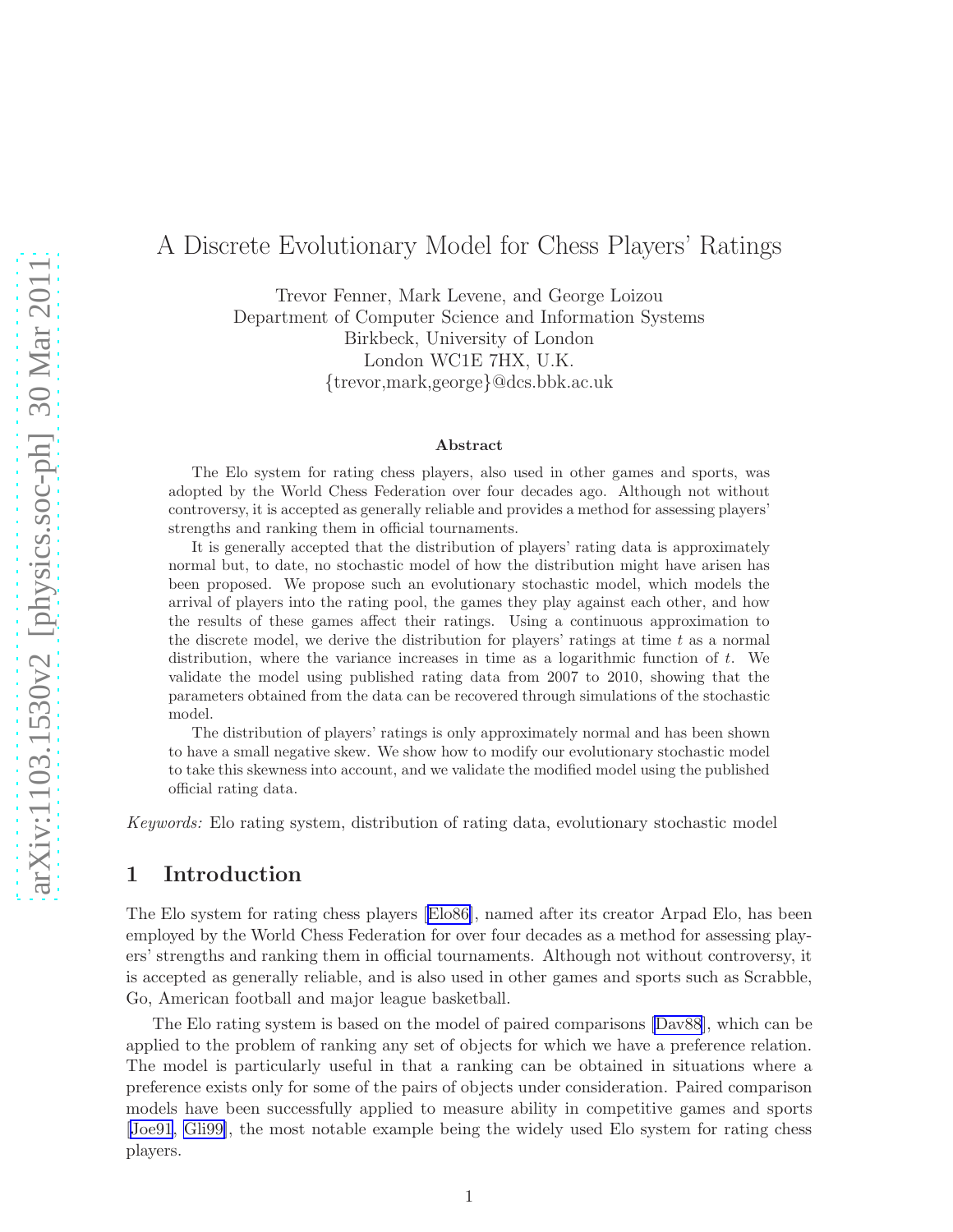<span id="page-1-0"></span>Several extensions to the Elo system have been proposed, notably the Glicko [\[Gli99\]](#page-15-0) and TrueSkill[[HMG06](#page-15-0)] Bayesian rating systems. Both these systems estimate, in addition to the rating, the degree of uncertainty that the rating represents the player's true ability. The uncertainty allows the system to control the change made to the rating after a game has been played. In particular, if the uncertainty is low then the changes made to the rating should be smaller as the rating is already reasonably accurate, while if the uncertainty is high then the changes made to the rating should be larger.

Here we adopt the Bradley-Terry model[[BT52](#page-14-0)], which provides the theoretical underpinning of Elo's model, where the probability  $p_{\alpha\beta}$  that a player A, whose strength is  $\alpha$ , wins against a player B, whose strength is  $\beta$ , is given by the logistic function  $L_C(\cdot)$ , namely

$$
p_{\alpha\beta} = L_C(\alpha - \beta) = \frac{1}{1 + \exp(-C(\alpha - \beta))},\tag{1}
$$

where C is a positive scaling factor. We note that  $L_C(\cdot)$  is strictly monotonically increasing,  $\lim_{x\to-\infty} L_C(x) = 0$ ,  $\lim_{x\to+\infty} L_C(x) = 1$  and  $L_C(0) = 0.5$ . Moreover,

$$
L_C(x) + L_C(-x) = 1.
$$
 (2)

In this paper we are interested in the distribution of ratings within the pool of players that arises as a result of the model induced by (1). We are not aware of any research in this direction, although it is generally accepted that this distribution is well approximated by a Gaussian (i.e. normal) distribution [\[CG96](#page-14-0), [BSMG09\]](#page-14-0). It is worth mentioning that Elo [\[Elo86\]](#page-15-0) claimed that the distribution of ratings of established chess players was not Gaussian, and suggested the Maxwell-Boltzmann distribution as an alternative that fitted the data he used slightly better.

The rest of the paper is organised as follows. In Section 2 we review the Elo rating system, and in Section [3](#page-2-0) we do some exploratory data analysis on published official chess rating data. We show that the Gaussian distribution provides a very good fit to the data, but there is a small negative skew present. In Section [4](#page-5-0) we propose an evolutionary stochastic model, which as a first attempt assumes a symmetric distribution of ratings. The derivation of the distribution is presented in Section [5](#page-8-0), where we prove that the resulting distribution is indeed normal, with the interesting feature that the variance increases with time in a logarithmic fashion. In Section [6](#page-10-0) we validate the model using published rating data from January 2007 to January 2010, and in Section [7](#page-12-0) we modify the model to allow for the skewness present in the data. With reference to this data, we show through simulation that the modified model yields a better approximation to the actual distribution. Finally, in Section [8](#page-13-0) we give our concluding remarks.

#### 2 Elo's Rating System

We now summarise Elo's rating system [\[Elo86](#page-15-0)] in order to set in context the evolutionary model that we present in Section [4](#page-5-0).

The fundamental assumption of Elo's rating system is that each player has a current playing strength. In a game played between players A and B, with unknown strengths  $\Phi_A$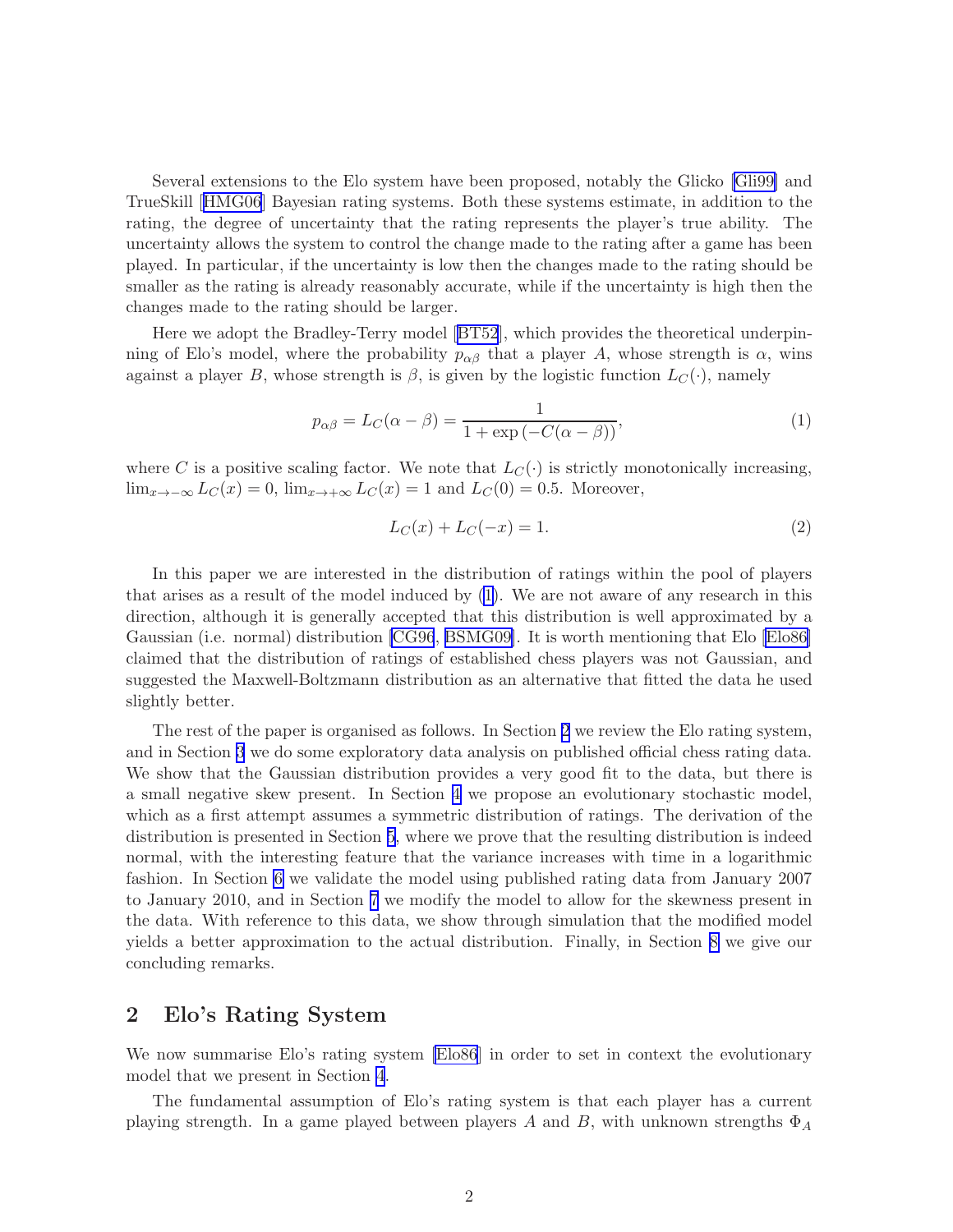<span id="page-2-0"></span>and  $\Phi_B$ , the score of the game for player A is denoted by  $S_{AB}$ , where  $S_{AB}$  is 1 if A wins, 0 if A loses and 0.5 if the game is a draw. Its expected value is assumed to be [\[GJ99](#page-15-0)]

$$
E(S_{AB}) = L_C(\Phi_A - \Phi_B),\tag{3}
$$

where  $E(\cdot)$  is the expectation operator and

$$
C = \frac{\ln 10}{400} \approx 0.0058. \tag{4}
$$

The Elo system attempts to estimate the strength  $\Phi_A$  of player A using a calculated rating  $R_A$ , which is adjusted according to the results of games played by  $A$ . We observe that this model is related to the Bradley-Terry model for paired comparison data [\[BT52\]](#page-14-0); see also [\[Dav88](#page-14-0)].

After playing a game against player  $B$ , player  $A$ 's rating is adjusted according to the following formula (see equation (2) in[[GJ99\]](#page-15-0))

$$
new R_A = old R_A + K(S_{AB} - E(S_{AB})),
$$
\n<sup>(5)</sup>

where K (known as the K-factor) is the maximum number of points by which a rating can be changed as a result of a single game. (A high K-factor gives more weight to recent results, while a low K-factor increases the relative influence of results from earlier games.) In the Elo system the K-factor is typically between 10 and 30. (There has been some controversy involving a recent proposal by the World Chess Federation to change the K-factor [\[Son09](#page-16-0), [Zul09\]](#page-16-0).) For the purpose of experimentation we have fixed the K-factor at 20.

When using (5) to update  $R_A$ ,  $E(S_{AB})$  is estimated from (3) using the current values of  $R_A$  and  $R_B$  as estimates of  $\Phi_A$  and  $\Phi_B$ , respectively.

Player  $B$ 's rating is updated similarly. We note that, after updating both  $A$ 's and  $B$ 's ratings, the sum of their ratings remains unchanged. The above method can be straightforwardly extended to the case of a player competing in a tournament, or to a number of games played over a given period.

### 3 The Distribution of Elo Rating Data

The World Chess Federation, known as FIDE, publishes a rating list several times each year. Traditionally FIDE published the rating list every three months, but from 2009 has moved to bi-monthly publication; the official rating data can be obtained from [http://ratings.fide.](http://ratings.fide.com) [com](http://ratings.fide.com).

Here we are interested in the distribution of the players' ratings. It has been confirmed by Charness and Gerchak [\[CG96\]](#page-14-0),and by Bilalić et al. [[BSMG09](#page-14-0)] that the distribution is well approximated by a Gaussian distribution. We recall that the probability density function for a Gaussian random variable  $X$  takes the form,

$$
\frac{1}{\sqrt{2\pi\sigma^2}} \exp\left(\frac{-(X-\mu)^2}{2\sigma^2}\right),\tag{6}
$$

where  $\mu$  is the mean and  $\sigma$  is the standard deviation of X.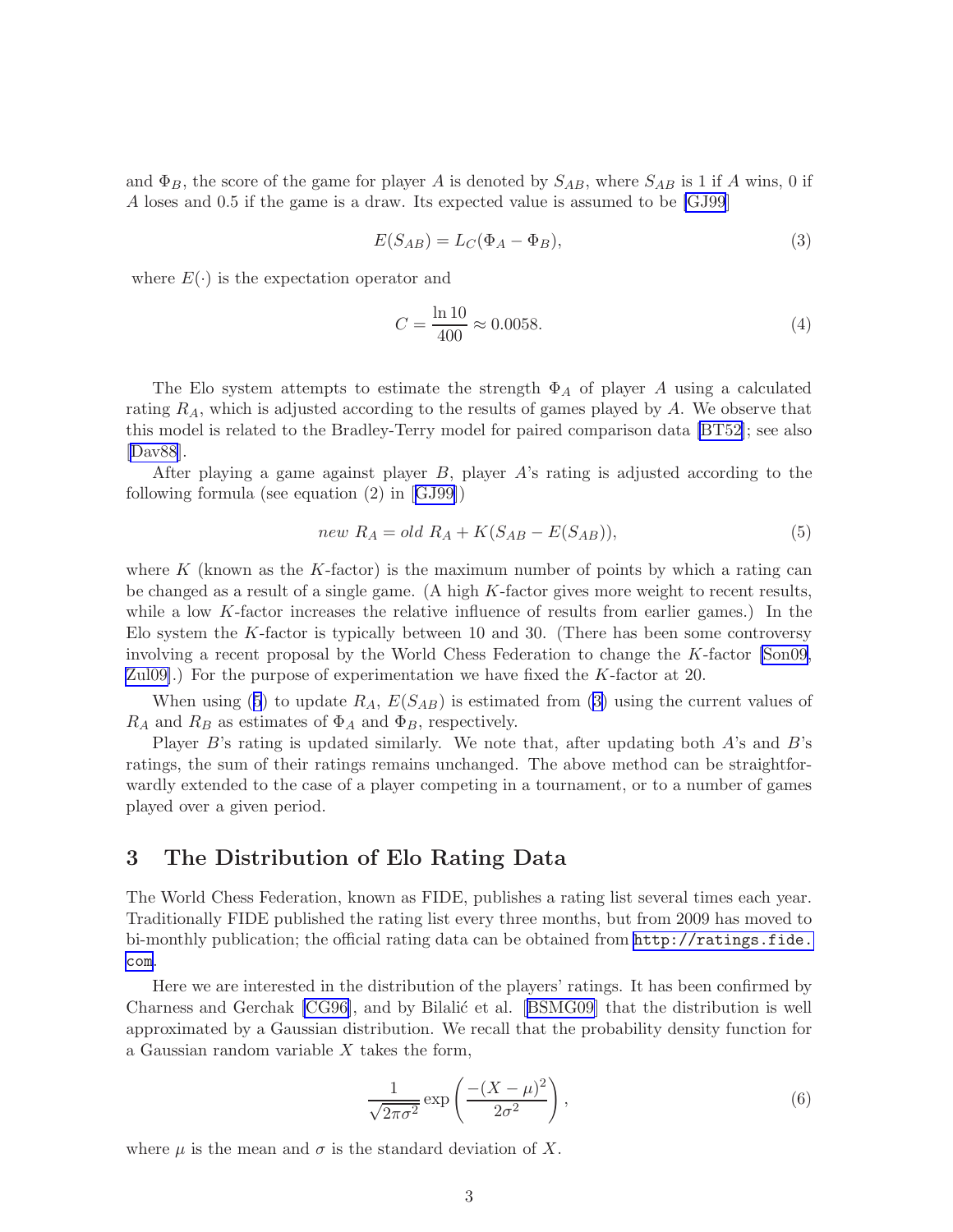<span id="page-3-0"></span>

Figure 1: Plots of the binned rating data (left) and the fitted Gaussians (right) from January 2007 to January 2010

With these observations in mind, we performed some exploratory data analysis on the FIDE rating data from January 2007 to January 2010. To test the normality of the data, we binned each of the four data sets, taking the bin width to be 20 (the fixed K-factor). The resulting plots for January 2007 to January 2010 are shown on the left-hand side of Figure 1.

We then fitted a constant multiple of a Gaussian distribution to each of the four data sets, using Matlab. The plots for the fitted data for January 2007 to January 2010 are shown on the right-hand side of Figure 1. The fitted parameters,  $Q$ ,  $\mu$  and  $\sigma$ , are shown in Table 1, where  $Q$  is the multiplicative constant. Clearly,  $Q$  is an approximation to the actual number ofplayers P. Table 1 also shows  $R^2$ , the coefficient of determination [[Mot95](#page-15-0)]. It can be seen that this is close to 1, which indicates a very good fit. For comparison, the last two columns in the table show the mean  $\hat{\mu}$  and standard deviation  $\hat{\sigma}$  computed from the actual FIDE rating data. On average  $\hat{\sigma}$  is about 7-15 Elo points greater than the fitted standard deviation  $\sigma$ .

| Year | Ο      | $\mu$    |         | $R^2$  |        |          |         |
|------|--------|----------|---------|--------|--------|----------|---------|
| 2007 | 75167  | 2096.400 | 151.604 | 0.9936 | 77056  | 2100.127 | 166.203 |
| 2008 | 84844  | 2077.400 | 166.452 | 0.9908 | 87075  | 2073.566 | 181.918 |
| 2009 | 97070  | 2034.000 | 183.706 | 0.9859 | 99223  | 2044.687 | 196.639 |
| 2010 | 107874 | 2007.600 | 202.092 | 0.9815 | 109373 | 2015.650 | 209.622 |

Table 1: The parameters for the fitted Gaussians in Figure 1

It can be seen that the plots on the left-hand side of Figure 1 appear to show a small negative skew. (We note that this is in contrast to the positive skew of the Maxwell-Boltzmann distribution, suggested by Elo [\[Elo86](#page-15-0)].) As a next step, we therefore investigated the skewness of the data for 13 rating periods from October 2006 to September 2009. The skewness s is defined by

$$
s = \frac{E(X - \mu)^3}{\sigma^3}.
$$

The skewness of the actual FIDE rating data is shown in the left-hand plot in Figure [2.](#page-4-0) As can be seen, it shows that there is a small negative skew, which has generally slowly increased over the period. (The increase in skewness in September 2009 is mostly due to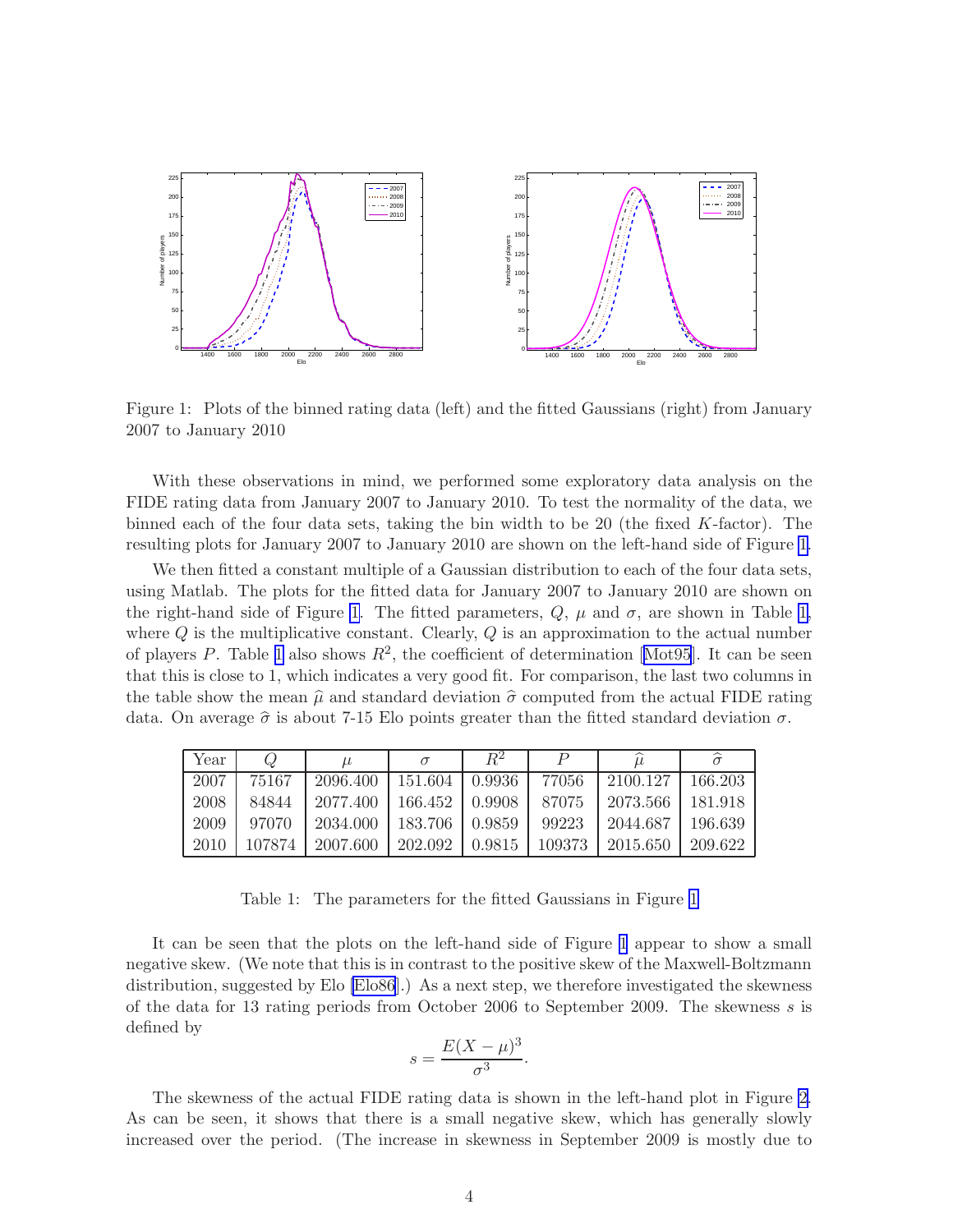<span id="page-4-0"></span>

Figure 2: Skewness of rating (left) and mean rating linear fit (right), for 13 periods from October 2006 to September 2009

FIDE temporarily lowering the minimum rating for new players from 1400 to 1200, and then reverting to the original policy in the following period.) The negative skew can be attributed to the slow decrease in the mean rating with the growing number of players, since it is more likely that a new player joining the pool will enter with a rating lower than the average. This can be formalised as follows.

Let  $P_1$  be the number of players in the pool at the end of the first period and let  $\mu_1$  be the mean rating of those players. We define  $P_2$  and  $\mu_2$  similarly for the second period. Then the total of the ratings of all players in the pool is  $P_1\mu_1$  for the first period and  $P_2\mu_2$  for the second period. Assuming the average rating of new players joining during the second period is  $\mu_1 - \epsilon$ , we have

$$
P_2\mu_2 = P_1\mu_1 + (P_2 - P_1)(\mu_1 - \epsilon),
$$

yielding

$$
\mu_2 - \mu_1 = -\frac{\epsilon (P_2 - P_1)}{P_2}.\tag{7}
$$

We can approximate (7) by the differential equation

$$
\frac{d\mu}{dP} = -\frac{\epsilon}{P},
$$

which has the solution

$$
\mu = \mu_0 - \epsilon \ln P,\tag{8}
$$

where  $\mu_0$  is a constant.

The right-hand graph in Figure 2 shows the mean Elo rating  $\hat{\mu}$  plotted against the logarithm of the number of players  $P$ . The linear fit shown is in good agreement with  $(8)$ , with  $\epsilon = 227.6$ ,  $\mu_0 = 4663$ , and  $R^2 = 0.9964$ . Thus the average rating is decreasing slowly as a linear function of the logarithm of the number of players in the pool. In addition, knowing  $\epsilon$  would allow us to predict the rate of decrease, and also to estimate the skewness shown in the left-hand graph in Figure 2.

As we have seen above, the Gaussian distribution is a good first approximation. We pursue this further in Section [5](#page-8-0) after we formalise the evolutionary model for players' ratings in Section [4.](#page-5-0) We return in Section [7](#page-12-0) to a more general model that takes skewness into account.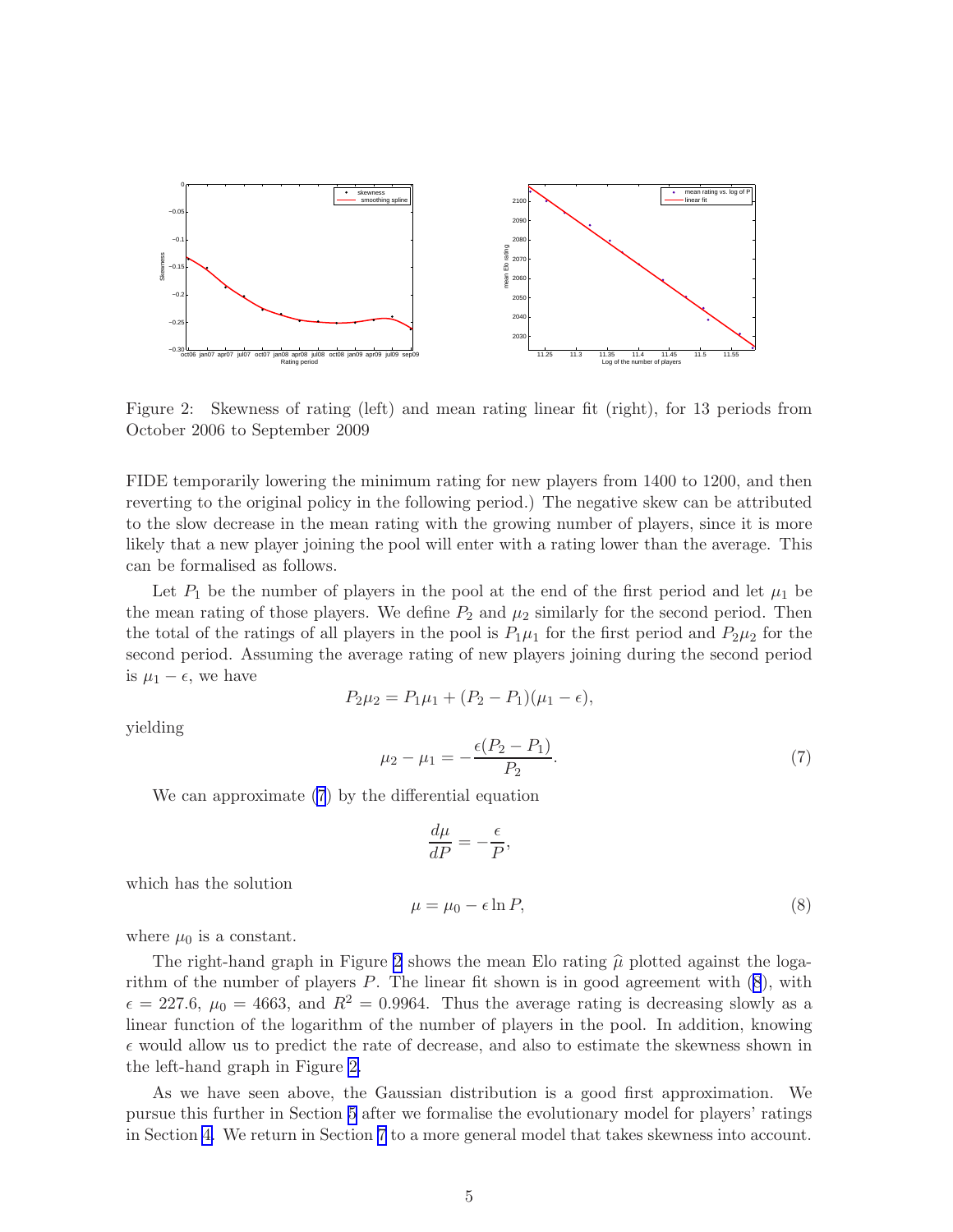### <span id="page-5-0"></span>4 An Evolutionary Urn Transfer Model

In our evolutionary stochastic model for rating game players, two main types of event may take place. The first event type occurs when a new player enters the system. We make two assumptions related to such an event:

- (i) that new players enter the system at a fixed rate, and
- (ii) that once players enter the system they do not leave it.

(We note that the model can be extended to allow players to leave the pool as long as the rate at which players enter the pool is greater than the rate at which they leave.)

The second event type occurs when a game is played between two players. In this case, we assume

- (iii) that the outcome of the game is either a win or loss for the first player, and
- (iv) that every game occurs between two players of fairly similar strength; in particular, we assume that the absolute value of the difference in strength between the players in any game is at most  $W$ .

Assumption (iii) is often made, cf.[[Gli99](#page-15-0)], to avoid including extra parameters in the model, as it is reasonable to assume that a draw is equivalent to half a win and half a loss (which is consistent with the score of a draw being 0.5, as in Section [2](#page-1-0)); see[[Joe91, Hen92](#page-15-0), [GJ99](#page-15-0)] for alternative ways of dealing with draws. The basis for Assumption (iv) is that players will normally play games against players of comparable strength; for example, many tournaments are divided into separate grading sections for that reason. We note that the win probabilities given by [\(1\)](#page-1-0) satisfy

$$
p_{\alpha\beta} + p_{\beta\alpha} = 1,\tag{9}
$$

which is consistent with Assumption (iii).

In our model, we approximate the ratings using a discrete numerical scale of values at intervals of I. We use urns to store the pool of players, with each urn containing players of approximately similar strength. Let  $M$  denote the average rating of all the players. Then  $urn_k$ , the kth urn, where  $-\infty < k < \infty$ , contains those players whose rating is in the range  $[M + (k - 0.5)I, M + (k + 0.5)I]$ , i.e. the players are grouped into bins of width I. Thus a player with rating R will be in urn number  $(0.5 + (R - M)/I)$ .

Players enter the system at a rate r, where  $0 < r < 1$ . After playing a game, a player may stay in the same urn or be transferred to one of the two neighbouring urns, depending on the result of the game. We now describe the urn model in detail.

We assume a countable number of urns, with  $urn_0$  being the central urn; to its left are the urns with negative subscripts and to its right are the urns with positive subscripts. We let  $F_i(t)$  denote the number of players in  $urn_i$  at stage t of the stochastic process. Initially  $t = 0$ ,  $F_0(0) = \Delta$ , with  $\Delta > 0$ , i.e.  $urn_0$  initially has  $\Delta$  players in it, and all other urns are empty, i.e.  $F_i(0) = 0$  for  $i \neq 0$ .

When a player enters the system, an existing player A is selected uniformly at random from the urns and the new player is put into the same urn as player A, i.e. we assign the new player the same approximate rating as the selected existing player A. In other words, new players enter the system according to the distribution of players currently in the system.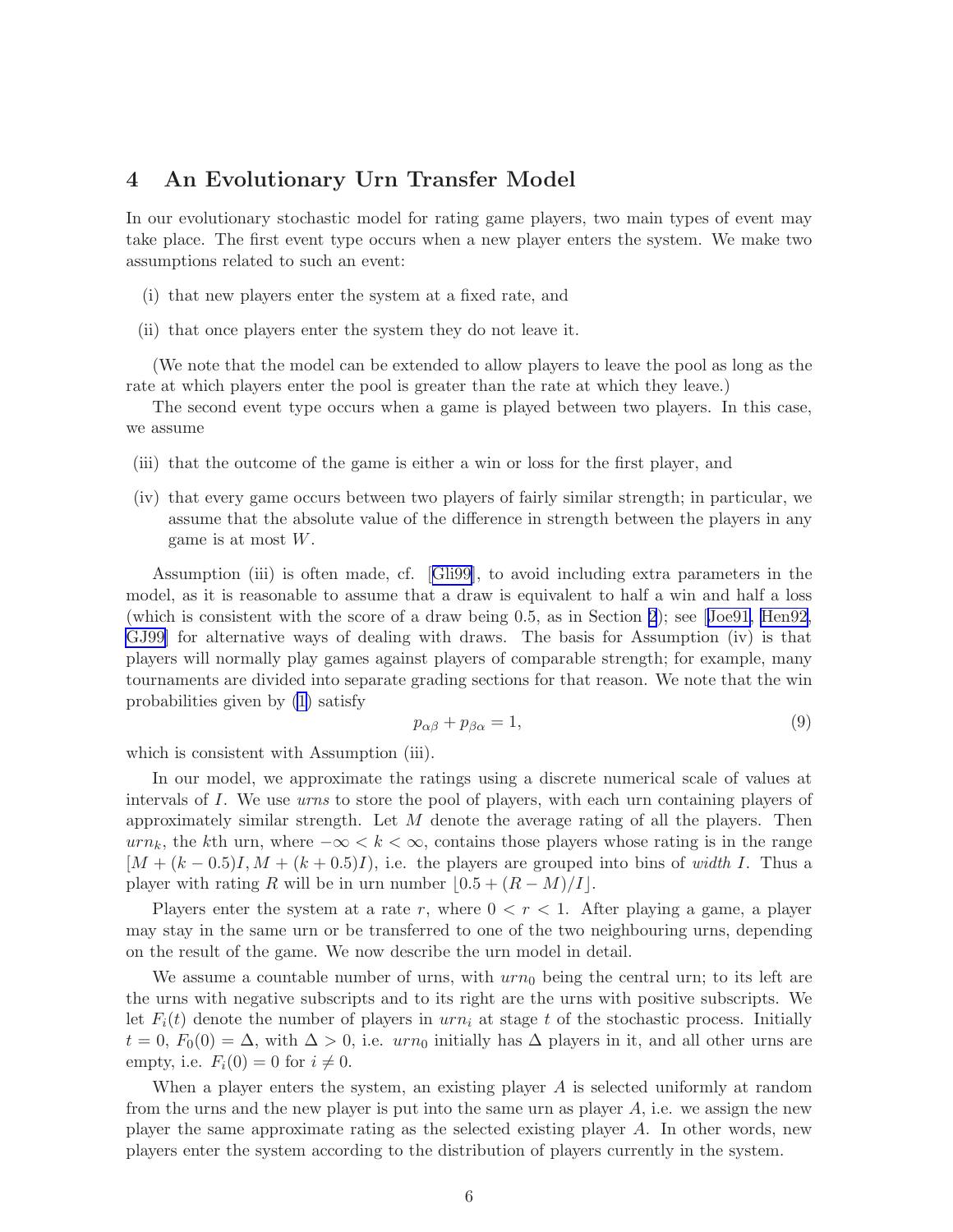<span id="page-6-0"></span>The stochastic process modelling the changes in rating can be viewed as a random walk [\[RG04](#page-16-0)], where the probabilities of players increasing, decreasing or maintaining their ratings depend on their current ratings, as explained below.

At time  $t, t > 0$ , a player A is chosen uniformly at random from the urns, say from  $urn_i$ , i.e.  $urn_i$  is selected with probability

$$
\frac{F_i(t)}{\sum_{j=-\infty}^{\infty} F_j(t)} \approx \frac{F_i(t)}{rt + \Delta},\tag{10}
$$

where  $\approx$  means is approximately equal to for large t. (This approximation holds since the expectation of the number of players P at time t is  $rt + \Delta$ .)

As above, we assume  $0 < r < 1$ . Then one of two things may occur:

- (I) with probability r, a new player is inserted into  $urn_i$ , i.e. into the same urn as the chosen player A;
- (II) with probability  $1 r$ , an opponent B for the player A is chosen from urns

$$
urn_{i-w}, urn_{i-w+1}, \ldots, urn_{i-1}, urn_{i}, urn_{i+1}, \ldots, urn_{i+w-1}, urn_{i+w},
$$

where  $w = |W/I|$ .

The probability that player B is chosen from  $urn_{i+s}$  is  $\pi_s$ ,  $-w \leq s \leq w$ , where for symmetry we assume  $\pi_{-s} = \pi_s$ . Depending on the result of the game, player A either moves to  $urn_{i-1}$  or  $urn_{i+1}$ , or remains in  $urn_i$ . The probabilities of these events are chosen so that the expected change in  $A$ 's rating is identical to that prescribed by the Elo system.

As we are working in terms of urn numbers rather than Elo ratings, we let  $c = CI$ , so c is the scaling factor in terms of urn numbers. Thus, since  $L_C(sI) = L_c(s)$  and  $L_C(-sI) =$  $L_c(-s)$ ,the probability that player A wins is  $L_c(-s)$ , by ([1](#page-1-0)). Therefore, from [\(5\)](#page-2-0) and [\(2\)](#page-1-0), when  $A$  wins  $A$ 's new rating is given by

$$
new \ R_A = old \ R_A + K(1 - L_c(-s)) = old \ R_A + KL_c(s). \tag{11}
$$

In order to find the new urn number new  $i_A$  for A, corresponding to the rating new  $R_A$ , we first normalise  $(11)$  by subtracting M and dividing by I, giving

$$
new iA = old iA + \left(\frac{K}{I}\right) Lc(s).
$$

We restrict player A to moving up or down by at most one urn. Moreover, we discretise the change stochastically so that the new urn number will be integral but the expected change unaffected. Hence,

$$
new iA = old iA + \begin{cases} 1 & \text{with probability } (\frac{K}{I}) Lc(s) \\ 0 & \text{otherwise.} \end{cases}
$$
 (12)

We note that I has to be chosen so that the probability in  $(12)$  does not exceed 1 for all s,  $-w \leq s \leq w$ . We therefore require  $K \leq I(1 + e^{-cw})$ . For simplicity, we will choose  $I = K = 20.$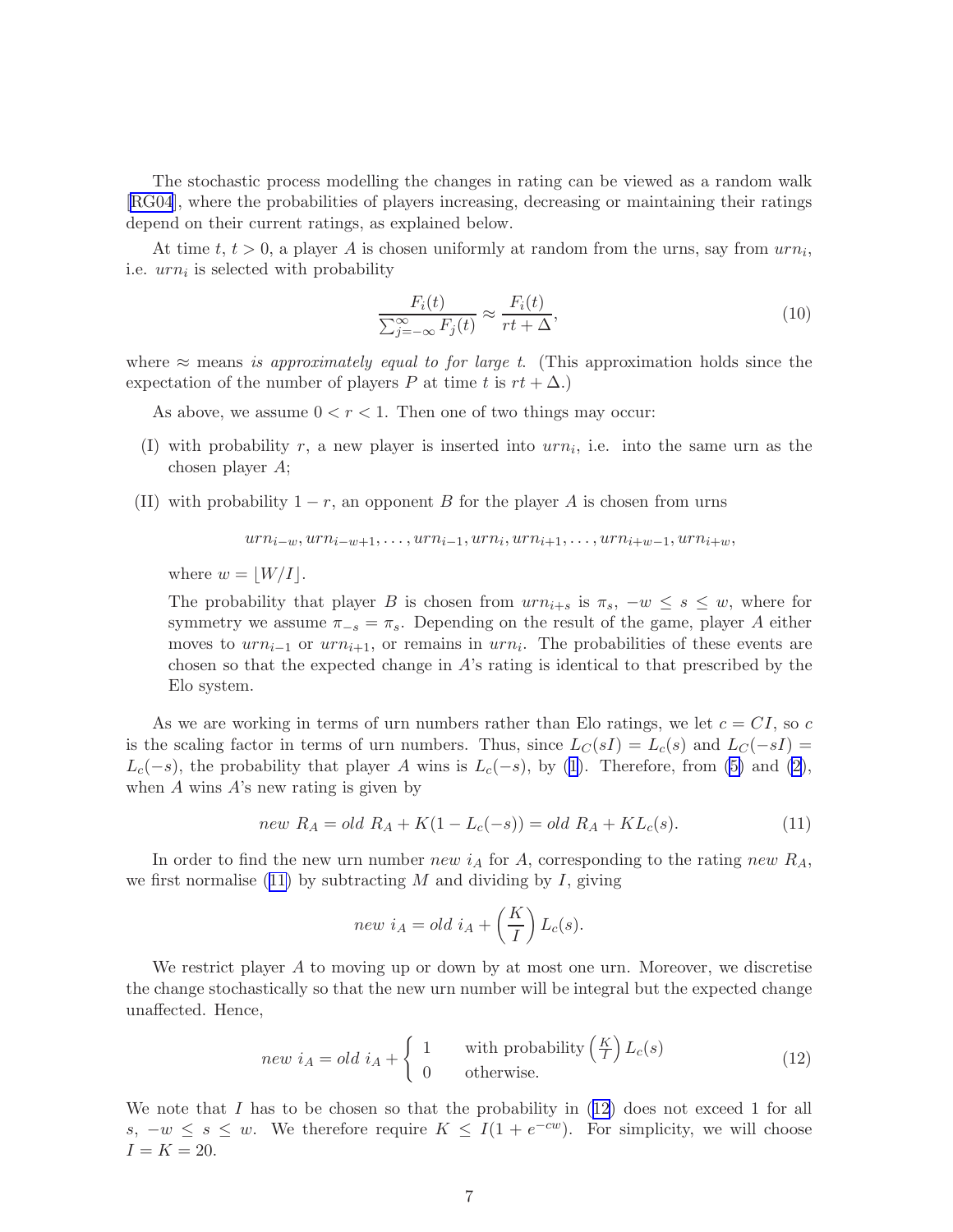<span id="page-7-0"></span>The probability that player A moves to  $urn_{i+1}$  is

$$
L_c(-s)\left(\frac{K}{I}\right)L_c(s),
$$

i.e. the product of the probability that  $A$  wins against  $B$  and the corresponding discretisation probability.

Similarly, when A loses we have

$$
new iA = old iA - \left(\frac{K}{I}\right) Lc(-s).
$$

Again restricting A to moving up or down by at most one urn, on stochastically discretising, we obtain

$$
new iA = old iA - \begin{cases} 1 & \text{with probability } (\frac{K}{I}) L_c(-s) \\ 0 & \text{otherwise.} \end{cases}
$$
 (13)

Therefore the probability that A moves to  $urn_{i-1}$  is

$$
L_c(s) \left(\frac{K}{I}\right) L_c(-s),
$$

i.e. the product of the probability that  $A$  loses against  $B$  and the corresponding discretisation probability.

Let

$$
\psi_s = \left(\frac{K}{I}\right) L_c(s) L_c(-s) = \left(\frac{K}{I}\right) L_c(s) \left(1 - L_c(s)\right). \tag{14}
$$

Then, in summary, if the selected player A is from  $urn_i$  and the chosen opponent B is from  $urn_{i+s}$ ,  $-w \leq s \leq w$ ,

- (i) with probability  $\psi_s$  player A moves to  $urn_{i+1}$ ,
- (ii) with probability  $\psi_s$  player A moves to  $urn_{i-1}$ , and
- (iii) with probability  $1 2\psi_s$  player A stays in  $urn_i$ .

We note that  $\psi_s$  is proportional to the derivative of the logistic function, viz.

$$
\psi_s = \left(\frac{K}{cI}\right) L_c'(s).
$$

This symmetric bell-shaped curve is proportional to the probability density function of the logistic distribution, with standard deviation  $\pi/c\sqrt{3}$  [\[EHP00](#page-15-0)].

It is easy to show that, conditional on A being chosen from  $urn_i$  and B from  $urn_{i+s}$ , the variance of the change in rating is  $2\psi_s$ , whereas with the Elo system it is only  $(K/I)\psi_s$ ; the additional variance is due to the stochastic discretisation. It therefore follows that the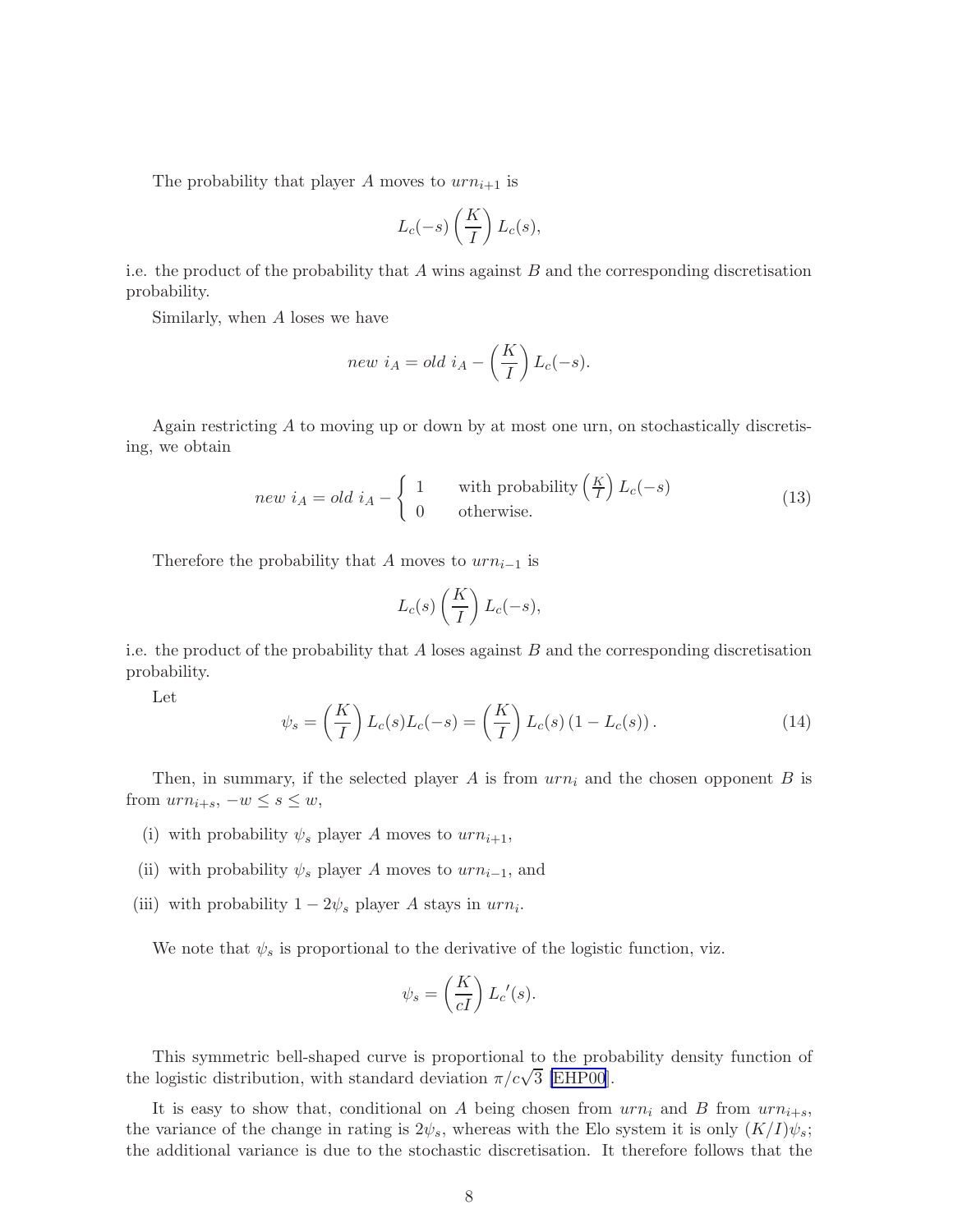<span id="page-8-0"></span>unconditional variance in our model will also be increased by a factor of  $2I/K$  compared to that for the Elo system.

It is clear that, according to the Elo model, player B's rating should be updated in a similar manner to player  $A$ 's. However, we simplify the analysis by considering each game as essentially equivalent to two "half games", since the players are chosen randomly. It is therefore sufficient to analyse only the change to A's rating.

(We note that, unlike the proposal in[[GJ99\]](#page-15-0), our evolutionary model does not take into account, for example, the fact that junior players tend to be under-rated and to improve more rapidly than older players.)

#### 5 Derivation of the Distribution of Players' Ratings

Considering all possible choices for player B, it follows from the above discussion that the probability  $\theta$  that A will move to  $urn_{i+1}$  is given by

$$
\theta = \sum_{s=-w}^{w} \pi_s \psi_s \tag{15}
$$

and, by symmetry, that this is also the probability that A will move to  $urn_{i-1}$ .

At time t,  $t > 0$ , a game is played with probability  $1 - r$ , and there are then the following three possible ways that the contents of  $urn_i$  may change.

- (a) The player A chosen uniformly at random is selected from  $urn_i$ , and then plays an opponent B from say  $urn_{i+s}$ . By (15), the probability that A beats B and moves to  $urn_{i+1}$  is  $\theta$ , that A loses to B and moves to  $urn_{i-1}$  is  $\theta$ , and that A stays in  $urn_i$  is  $1 - 2\theta$ . Thus the net expected loss from  $urn_i$  is  $2\theta$ .
- (b) The player A chosen uniformly at random is selected from  $urn_{i-1}$ , and then plays an opponent B from say  $urn_{i-1+s}$ . By (15), the probability that A beats B and moves to  $urn_i$  is  $\theta$ ; so the net expected gain to  $urn_i$  is  $\theta$ . (In all other cases the contents of  $urn_i$ do not change.)
- (c) The player A chosen uniformly at random is selected from  $urn_{i+1}$ , and then plays an opponent B from say  $urn_{i+1+s}$ . By (15), the probability that A loses to B and moves to  $urn_i$  is  $\theta$ ; so the net expected gain to  $urn_i$  is  $\theta$ . (In all other cases the contents of  $urn_i$  do not change.)

If A is selected from any of the other urns, the contents of  $urn<sub>i</sub>$  do not change.

We now obtain the difference equation for the urn transfer model, by considering the expected change to  $urn_i$ , as discussed above. For integer i and  $t \geq 0$ ,

$$
E(F_i(t+1)) = F_i(t) + \frac{1-r}{P} (\theta F_{i-1}(t) + \theta F_{i+1}(t) - 2\theta F_i(t)) + \frac{r}{P} F_i(t).
$$
 (16)

To derive (16), we follow a mean-field theory approach, such as that in [\[OS01, LFLW02\]](#page-15-0), replacing P by its expectation  $rt + \Delta$ , as in [\(10\)](#page-6-0). The expected value of  $F_i(t + 1)$  is equal to the previous number of players in  $urn_i$  plus the two probabilities of inserting a player into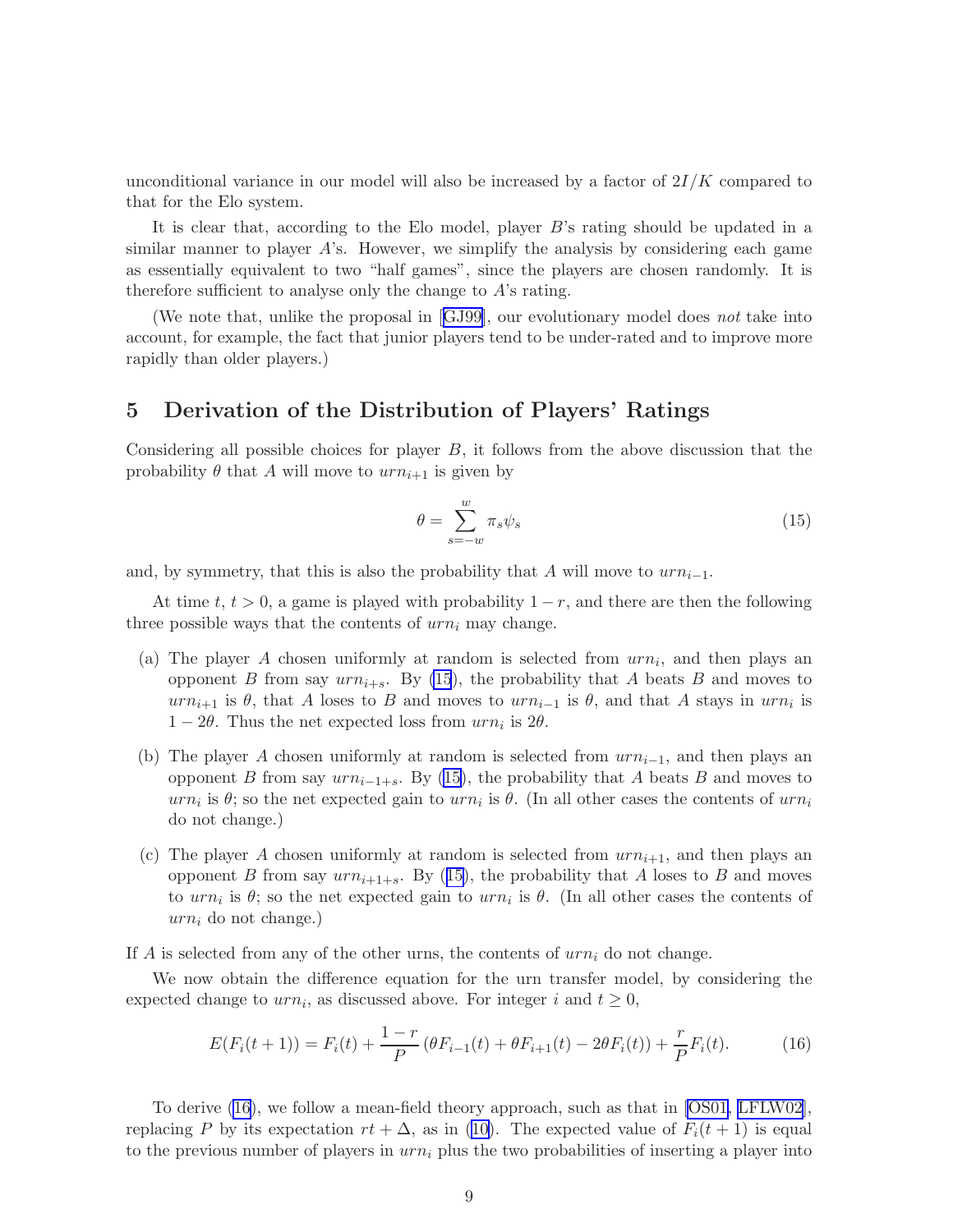<span id="page-9-0"></span> $urn_i$ , from either  $urn_{i-1}$  or  $urn_{i+1}$ , minus the probability of moving a player from  $urn_i$  to either of the neighbouring urns, i.e.  $urn_{i-1}$  and  $urn_{i+1}$ , plus the probability of inserting a new player into  $urn_i$ .

Wenow take expectations in ([16\)](#page-8-0), and we write  $F_i(t)$  for  $E(F_i(t))$ . By the linearity of  $E(\cdot)$ , we obtain

$$
F_i(t+1) - F_i(t) = \frac{\theta(1-r)}{rt + \Delta} (F_{i-1}(t) + F_{i+1}(t) - 2F_i(t)) + \frac{r}{rt + \Delta} F_i(t).
$$
 (17)

We note that  $(17)$  defines a symmetric random walk by the selected player A at time t, where the probability of moving right or left is proportional to  $\theta$ , but the probability that A is selected decreases over time. Thus the distribution of the players in the urns flattens asymptotically over time and the standard deviation increases, as in a diffusion process [\[DB03](#page-14-0)].

We will see that in our case the variance increases logarithmically with time and thus the distribution will flatten very slowly.

We now approximate our discrete model by a continuous model using a continuous function  $F(i, t)$  to approximate  $F_i(t)$ . In particular, we may approximate

$$
F_i(t+1) - F_i(t)
$$
 by  $\frac{\partial F(i,t)}{\partial t}$ 

and

$$
F_{i-1}(t) + F_{i+1}(t) - 2F_i(t)
$$
 by  $\frac{\partial^2 F(i, t)}{\partial i^2}$ .

From (17), we thus derive the partial differential equation

$$
\left(t + \frac{\Delta}{r}\right) \frac{\partial F(i, t)}{\partial t} = \lambda \frac{\partial^2 F(i, t)}{\partial i^2} + F(i, t),\tag{18}
$$

where

$$
\lambda = \frac{\theta(1-r)}{r} \tag{19}
$$

is a constant.

If we now let

$$
F(i,t) = (rt + \Delta)G(i,t),
$$

we can transform (18) into

$$
\left(t + \frac{\Delta}{r}\right) \frac{\partial G(i, t)}{\partial t} = \lambda \frac{\partial^2 G(i, t)}{\partial i^2}.
$$
\n(20)

We now transform (20) into the following simple form of the *standard diffusion equation* (alsoknown as the *heat equation*) [[DB03,](#page-14-0) [RG04](#page-16-0)], by making the substitution  $t = \Delta(e^z - 1)/r$ and writing  $H(i, z)$  for  $G(i, t)$ :

$$
\frac{\partial H(i,z)}{\partial z} = \lambda \frac{\partial^2 H(i,z)}{\partial i^2}.
$$
\n(21)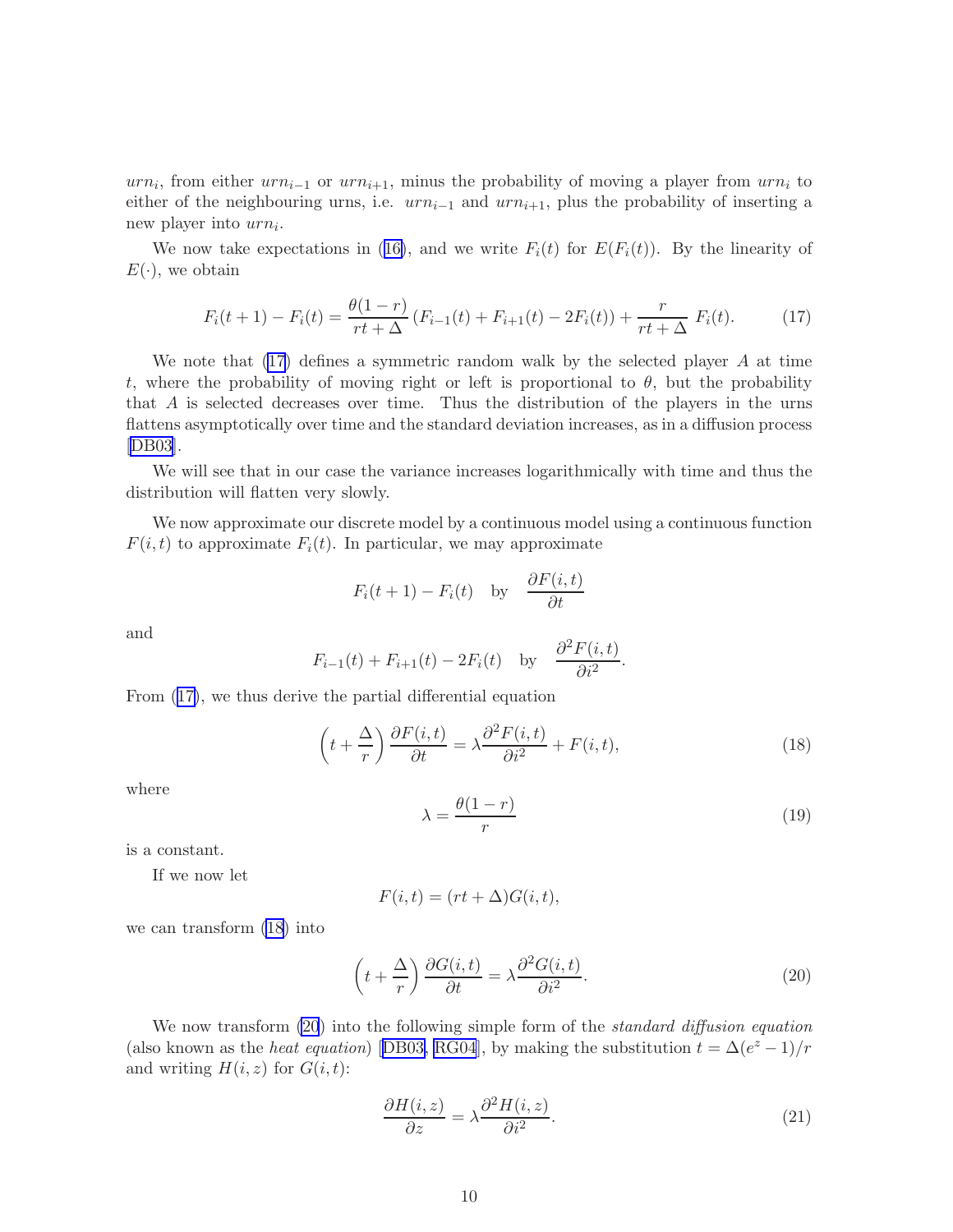<span id="page-10-0"></span>The initial conditions of the discrete model are  $F_0(0) = \Delta$ , where  $\Delta > 0$ , and  $F_i(0) = 0$ for  $i \neq 0$ . Since

$$
\sum_{i=-\infty}^{\infty} F_i(0) = \Delta,
$$

the boundary conditions for the continuous model become  $F(i, 0) = \Delta\delta(i)$ , where  $\delta(\cdot)$  is the Dirac delta function. This yields the boundary conditions

$$
H(i,0) = G(i,0) = \frac{F(i,0)}{\Delta} = \delta(i).
$$
 (22)

Equation [\(21](#page-9-0)) with boundary conditions (22) has the following standard solution:

$$
H(i, z) = \frac{1}{\sqrt{4\pi\lambda z}} \exp\left(\frac{-i^2}{4\lambda z}\right),\tag{23}
$$

and we see from([6](#page-2-0)) that this is the density function of the Gaussian distribution with mean 0 and variance  $2\lambda z$ .

From (23) it follows that

$$
F(i,t) = \frac{rt + \Delta}{[4\pi\lambda\ln(1 + \frac{rt}{\Delta})]^{1/2}} \exp\left(\frac{-i^2}{4\lambda\ln(1 + \frac{rt}{\Delta})}\right).
$$
 (24)

#### 6 Modelling the Distribution of Chess Players' Ratings

In order to run simulations of the model that we described and analysed in Sections [4](#page-5-0) and [5,](#page-8-0) respectively, we first need to specify or derive values for the various parameters involved.

We are assuming that  $C = \ln 10/400$  and  $I = K = 20$  $I = K = 20$  $I = K = 20$ , as stated previously in Sections 2 and [4](#page-5-0); thus  $c = \ln 10/20$ . We consider the cases  $w = 1, 2$  and 3, and for simplicity we assume that the urn from which the opponent B is selected is chosen uniformly, i.e.  $\pi_s = 1/(2w+1)$ . We can then compute  $\psi_s$  from [\(14\)](#page-7-0) and  $\theta$  from [\(15\)](#page-8-0).

Finally, we need estimates for  $r, \Delta$  and t. We assume, as indicated in Section [3](#page-2-0), that the ratings are normally distributed; we relax this assumption in Section [7](#page-12-0) to cater for some degree of skewness in the distribution. In order to validate our model, we obtain estimates for these parameters using the published official rating data from January 2007 to January 2010, as described in Section [3.](#page-2-0) Our methodology is to extract values for these parameters from this data, using the analysis in Section [5,](#page-8-0) and then run simulations of our model in order to see how closely the resulting distribution matches that obtained from the actual data.

To estimate r from the actual rating data, we proceed in the following way. Let  $P$  be the number of rated players recorded at January of a given year. Let G be the number of games played and N be the number of new players joining the pool of rated players during the previous year (computed as the difference between P and its value for the previous January). According to the data, the rate  $r$  at which players entered the system during the previous year is given by

$$
r = \frac{N}{N+G}.
$$

The values for these parameters from January 2007 to January 2010, calculated using the official FIDE data, are presented in Table [2.](#page-11-0) In the simulations we took the rate  $r$  to be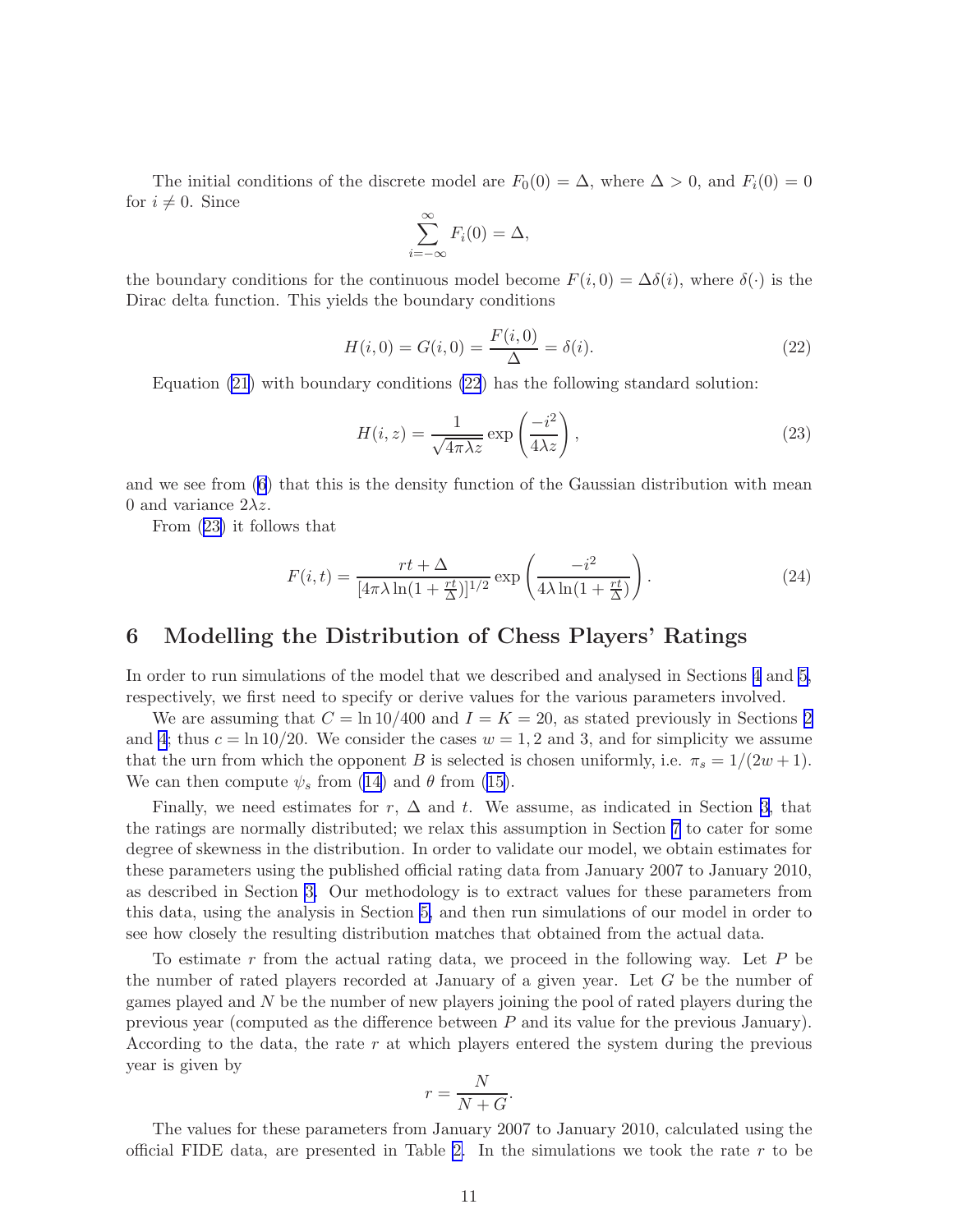<span id="page-11-0"></span>0.009553, the average rate over the complete four-year period, as shown in the summary row. It can be seen from the table that, in reality,  $r$  fluctuates somewhat, but as an approximation we assume that r is constant. We can then compute  $\lambda$  from [\(19](#page-9-0)).

| Year    | P      | G       | N     |          |
|---------|--------|---------|-------|----------|
| 2006    | 67349  |         |       |          |
| 2007    | 77056  | 881089  | 9707  | 0.010897 |
| 2008    | 87075  | 1009067 | 10019 | 0.009831 |
| 2009    | 99223  | 1181206 | 12148 | 0.010180 |
| 2010    | 109373 | 1285607 | 10150 | 0.007833 |
| Summary |        | 4356969 | 42024 | 0.009553 |

Table 2: The data used to compute  $r$ 

Lastly we need to obtain values for  $\Delta$  and t. From [\(6\)](#page-2-0) and [\(24](#page-10-0)), it follows that at time t the expected number of players  $P$  is given by

$$
P = rt + \Delta,\tag{25}
$$

and that  $\sigma^2$ , the variance of the rating distribution, is  $2\lambda \ln(1 + rt/\Delta)$ . We thus obtain

$$
\Delta = P \exp\left(\frac{-\sigma^2}{2\lambda}\right). \tag{26}
$$

To get a single value for  $\Delta$ , we simply take the average over the years 2007 to 2010, where we compute a year-specific value for  $\Delta$  from (26) using the values of P and  $\sigma$  from Table [1.](#page-3-0) Finally, we estimate  $t$  using  $(25)$ .

For  $w = 1, 2$  and 3, the estimated values for  $\Delta$  and t are presented in Table 3, where the values for  $t$  are rounded to the nearest 10. We also obtained alternative estimates by replacing P by  $Q$  in (25) and (26); the two alternatives are indicated by the first column of Table 3. The alternatives will be denoted by  $\Delta_P, t_P$  and  $\Delta_Q, t_Q$ , respectively.

| Using            | w              |       | $t$ until 2007 | $t$ until 2008 | $t$ until 2009 | $t$ until 2010 |
|------------------|----------------|-------|----------------|----------------|----------------|----------------|
| $\boldsymbol{P}$ |                | 20701 | 5899130        | 6947900        | 8219530        | 9282010        |
| Q                |                | 20242 | 5749450        | 6762420        | 8042210        | 9173160        |
| $\overline{P}$   | $\overline{2}$ | 20569 | 5912960        | 6961730        | 8233360        | 9295840        |
| Q                | $\overline{2}$ | 20113 | 5762980        | 6775950        | 8055750        | 9186690        |
| $\overline{P}$   | 3              | 20373 | 5933480        | 6982250        | 8253880        | 9316360        |
| Q                | 3              | 19921 | 5783070        | 6796030        | 8075830        | 9206770        |

Table 3: Derived  $\Delta$  and t for 2007 to 2010, for  $w = 1, 2$  and 3

As mentioned above, we fixed  $r$  at 0.009553, the value obtained in Table 2. For each set of values for the parameters w,  $\Delta$  and t in Table 3, we ran 10 simulations of the stochastic process described in Section [4](#page-5-0), implemented in Matlab. In each case we then fitted a Gaussian to the distribution of the number of players in the urns, again using Matlab. Each row in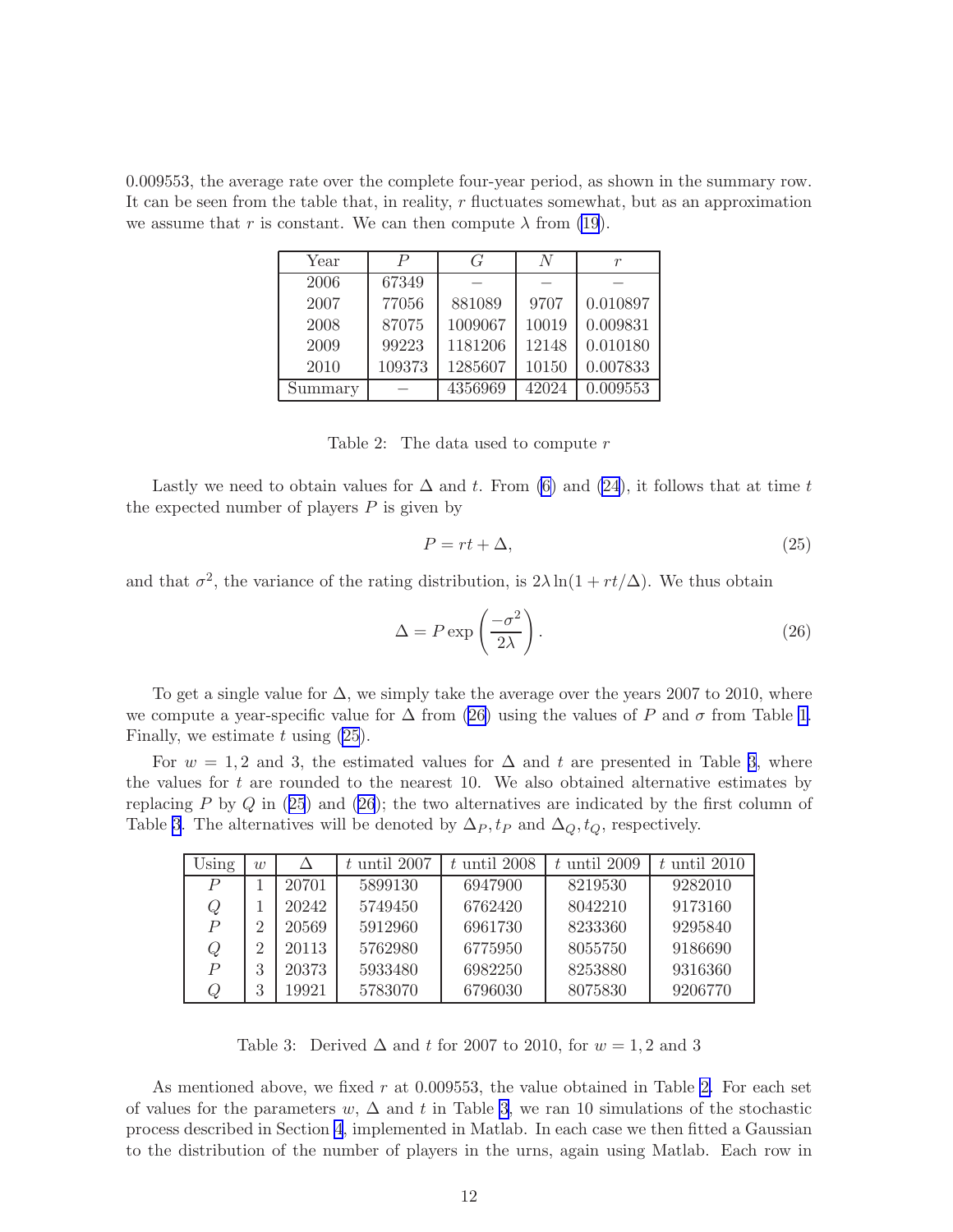<span id="page-12-0"></span>Table [4](#page-13-0) was computed from the average of the 10 simulations in exactly the same way that the values in Table [1](#page-3-0) were computed from the actual rating data. That is,  $P, \hat{\mu}$  and  $\hat{\sigma}$  are the values calculated from the results of the simulations, and  $Q$ ,  $\mu$  and  $\sigma$  are the values obtained by fitting a Gaussian distribution to the simulation results. (In order to obtain Elo ratings from the urn numbers of the players in the simulation, the urn numbers were calibrated by means of a suitable shift. This was chosen so that the means  $\hat{\mu}$  from Table [1](#page-3-0) for each of the four years were within the range of  $urn_0$ .) It can be seen that, in each row of Table [4](#page-13-0), all the fitted and calculated values are very close to each other. This and the fact that  $R^2$  is so close to one gives strong confirmation of our analysis in Section [5](#page-8-0).

We now compare the fitted and calculated parameters from Table [4](#page-13-0) with those in Table [1.](#page-3-0) Obviously, by construction,  $\mu$  and  $\hat{\mu}$  are very close to the corresponding values in Table [1](#page-3-0). In addition, it can be seen that the values for P and Q when using  $\Delta_P$  and  $t_P$  are very close to the values for  $P$  in Table [1](#page-3-0), and correspondingly close to the values for  $Q$  in Table 1 when using  $\Delta_Q$  and  $t_Q$ . However, the calculated standard deviation  $\hat{\sigma}$  in Table [4](#page-13-0) is consistently lower than its counterpart in Table [1](#page-3-0). For 2007 they are very close, for 2008 they are about 10 Elo points apart, for 2009 they are about 17 points apart, while for 2010 they are about 24 points apart. Although these results are very encouraging, we will see in the next section that we can get much closer to the actual standard deviations by introducing skewness into the model.

#### 7 Taking Skewness into Account

As discussed in Section [3,](#page-2-0) the actual rating data exhibits a small negative skew. We now consider modifying the urn model presented in Section [4](#page-5-0) to take this into account. Since it is likely that a new player will enter with a rating lower than the average, we can model this skewness in a simple way by making a small change to the way in which new players are added. Instead of inserting the new player into the same urn as the chosen player  $A$ , say  $urn_i$ , we put the new player into  $urn_{i-\kappa}$ , where  $\kappa$  determines the amount of negative skew we wish to introduce.

To validate the modified stochastic process, we ran a batch of simulations in Matlab, starting the process with the actual rating data as of October 2006 and ending in January 2010. For the October 2006 starting data  $\hat{\mu} = 2105.007$ ,  $\hat{\sigma} = 163.552$  and  $s = -0.1354$ (as shown in Figure [2\)](#page-4-0). From October to December 2006 the number of games played was  $G = 259,662$ , and the number of new players was  $N = 1960$ . Using these values together with the data in Table [2,](#page-11-0) we therefore took the number of simulation steps to be  $N+G = 3,769,819$ and, as before, the rate r at which players enter the system to be  $0.009553$ . Tables [5](#page-14-0), [6](#page-15-0) and [7](#page-16-0) show the average skewness s, mean rating  $\hat{\mu}$  and standard deviation  $\hat{\sigma}$  over 10 simulations, for  $w = 1, 2$  and 3, respectively, with  $\kappa$  varying from 0 to 12. As a reference point, for the actual rating data as of January 2010,  $\hat{\mu} = 2015.650$  and  $\hat{\sigma} = 209.622$ , as in Table [1](#page-3-0), and we computed  $s = -0.2284$ .

It can be seen that the results are rather similar in all three tables. As  $\kappa$  is increased, the skewness s becomes more negative, the mean  $\hat{\mu}$  decreases and the standard deviation  $\hat{\sigma}$ increases, as expected. The closest fit to the actual skewness  $s = -0.2284$  and the standard deviation  $\hat{\sigma} = 209.622$  is when  $\kappa$  is 8. However, the closest fit to the mean Elo rating  $\hat{\mu} = 2015.650$  is when  $\kappa$  is 11 or 12. The suggested values for  $\kappa$  therefore correspond to a new player being rated 160−230 Elo points below the average rating. This latter value is in broad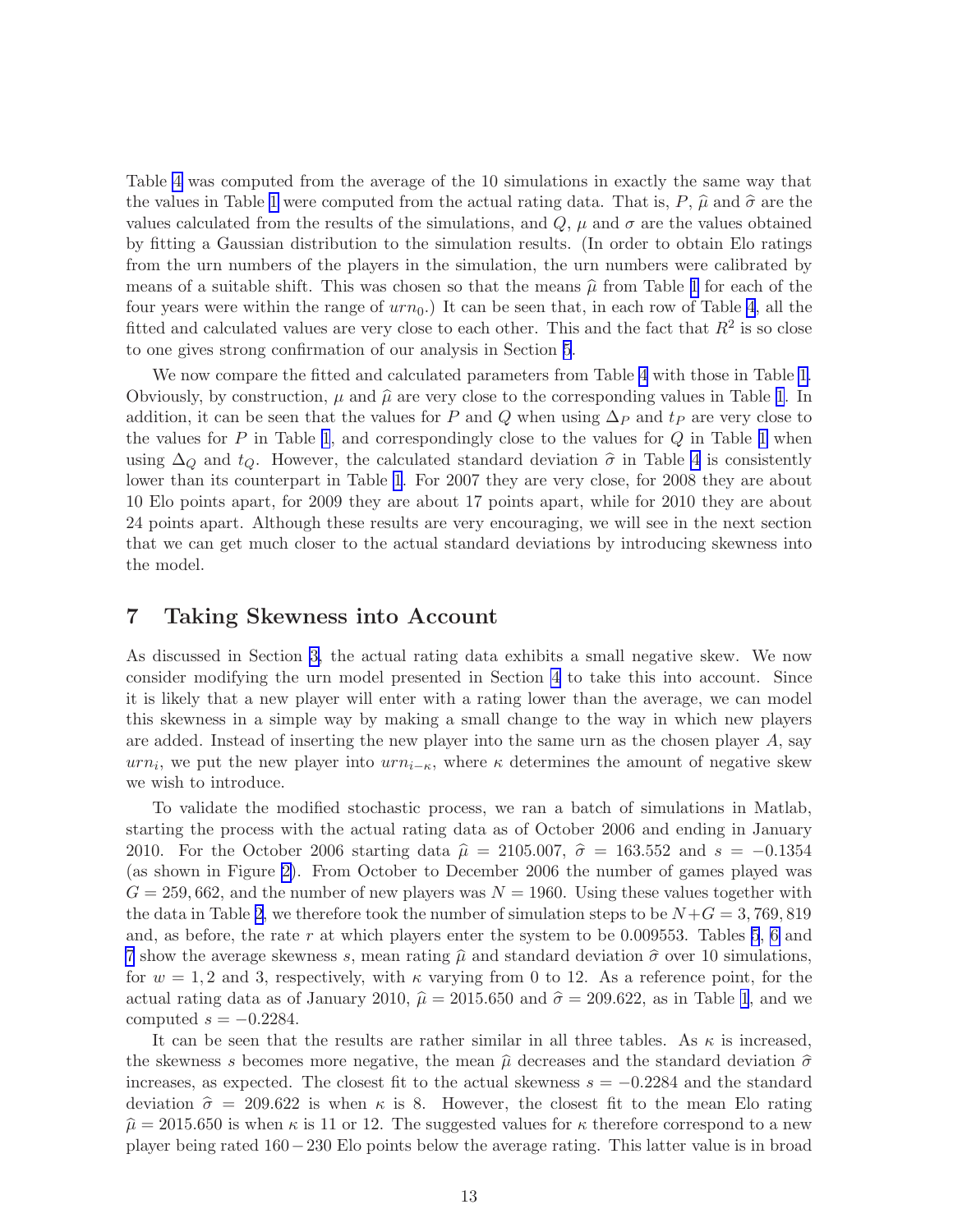<span id="page-13-0"></span>

| Using           | w              | Year | Q      | $\mu$        | $\sigma$ | $R^2$      | $\overline{P}$ | $\widehat{\mu}$ | $\widehat{\sigma}$ |
|-----------------|----------------|------|--------|--------------|----------|------------|----------------|-----------------|--------------------|
| $\Delta_P, t_P$ | $\mathbf{1}$   | 2007 | 77016  | 2092.231     | 164.476  | 0.9993     | 77064          | 2092.179        | 164.890            |
| $\Delta_Q, t_Q$ | 1              | 2007 | 74895  | $2103.906\,$ | 164.826  | 0.9993     | 74899          | 2104.053        | 164.923            |
| $\Delta_P, t_P$ | $\overline{2}$ | 2007 | 77048  | 2096.596     | 164.865  | 0.9994     | 77045          | 2096.646        | 164.933            |
| $\Delta_Q, t_Q$ | $\overline{2}$ | 2007 | 75206  | 2090.258     | 164.489  | 0.9993     | 75233          | 2090.195        | 164.752            |
| $\Delta_P, t_P$ | 3              | 2007 | 77201  | 2091.796     | 164.679  | 0.9994     | 77228          | 2092.199        | 164.981            |
| $\Delta_Q, t_Q$ | 3              | 2007 | 75066  | 2095.629     | 164.533  | 0.9993     | 75111          | 2096.049        | 164.893            |
| $\Delta_P, t_P$ | $\mathbf{1}$   | 2008 | 87049  | 2075.647     | 171.938  | 0.9994     | 87081          | 2075.632        | 172.178            |
| $\Delta_Q, t_Q$ | 1              | 2008 | 84901  | 2077.914     | 172.079  | 0.9994     | 84962          | 2078.193        | 172.515            |
| $\Delta_P, t_P$ | $\overline{2}$ | 2008 | 87080  | 2084.221     | 172.265  | $0.9995\,$ | 87111          | 2083.853        | 172.573            |
| $\Delta_Q, t_Q$ | $\overline{2}$ | 2008 | 84829  | 2069.993     | 172.106  | 0.9994     | 84843          | 2070.036        | 172.171            |
| $\Delta_P, t_P$ | 3              | 2008 | 87073  | 2075.797     | 172.173  | 0.9994     | 87144          | 2075.890        | 172.676            |
| $\Delta_Q, t_Q$ | 3              | 2008 | 84897  | 2070.297     | 171.903  | 0.9994     | 84926          | 2070.029        | 172.086            |
| $\Delta_P, t_P$ | 1              | 2009 | 99267  | 2033.206     | 179.812  | 0.9995     | 99324          | 2033.229        | 180.227            |
| $\Delta_Q, t_Q$ | 1              | 2009 | 96970  | 2036.315     | 179.620  | 0.9995     | 97030          | 2036.540        | 180.000            |
| $\Delta_P, t_P$ | $\overline{2}$ | 2009 | 99121  | 2037.768     | 179.613  | 0.9995     | 99141          | 2037.980        | 179.862            |
| $\Delta_Q, t_Q$ | $\overline{2}$ | 2009 | 96985  | 2041.688     | 179.421  | 0.9995     | 97043          | 2041.843        | 179.820            |
| $\Delta_P, t_P$ | 3              | 2009 | 99149  | 2032.080     | 179.770  | 0.9995     | 99166          | 2031.835        | 179.943            |
| $\Delta_Q, t_Q$ | 3              | 2009 | 97138  | 2032.044     | 179.542  | 0.9994     | 97172          | 2031.974        | 179.804            |
| $\Delta_P, t_P$ | 1              | 2010 | 109458 | 2019.797     | 185.313  | 0.9995     | 109485         | 2019.818        | 185.528            |
| $\Delta_Q, t_Q$ | 1              | 2010 | 107868 | 2026.636     | 186.163  | 0.9995     | 107893         | 2026.662        | 186.304            |
| $\Delta_P, t_P$ | $\overline{2}$ | 2010 | 109457 | 2014.156     | 185.612  | 0.9995     | 109469         | 2013.943        | 185.691            |
| $\Delta_Q, t_Q$ | $\overline{2}$ | 2010 | 107847 | 2021.331     | 185.932  | 0.9995     | 107860         | 2021.283        | 186.047            |
| $\Delta_P, t_P$ | 3              | 2010 | 109373 | 2013.765     | 185.203  | 0.9994     | 109386         | 2013.833        | 185.344            |
| $\Delta_Q, t_Q$ | 3              | 2010 | 107840 | 2020.426     | 185.611  | 0.9995     | 107865         | 2020.262        | 185.806            |

Table 4: Actual and fitted parameters for simulation results

agreement with the value  $\epsilon = 227.6$  obtained in Section [3](#page-2-0) from Figure [2.](#page-4-0) Although this value was obtained using the entire three year period, the values for the individual years calculated from([7\)](#page-4-0) are similar, being roughly in the range  $200 - 300$ . These results confirm that the modified process is a reasonable model for obtaining rating data with the observed parameters, despite the discrepancy between the values for  $\kappa$ . This discrepancy is not surprising, since the modified model, as a first approximation, is clearly an oversimplification. We note that the value of  $w$  seems to have very little effect on the results, although it is possible that some pattern might be noticeable if a significantly larger value for  $w$  was used.

## 8 Concluding Remarks

We have constructed a stochastic evolutionary urn model that generates the distribution of players' ratings and have validated this model using published official rating data on chess players. For the symmetric case, our analysis of the model yielded a Gaussian distribution, which has the interesting feature that the variance increases logarithmically with time. This implies that the distribution of ratings is quite stable, but has the tendency to flatten extremely slowly over time. These results were validated by simulating the model. Although the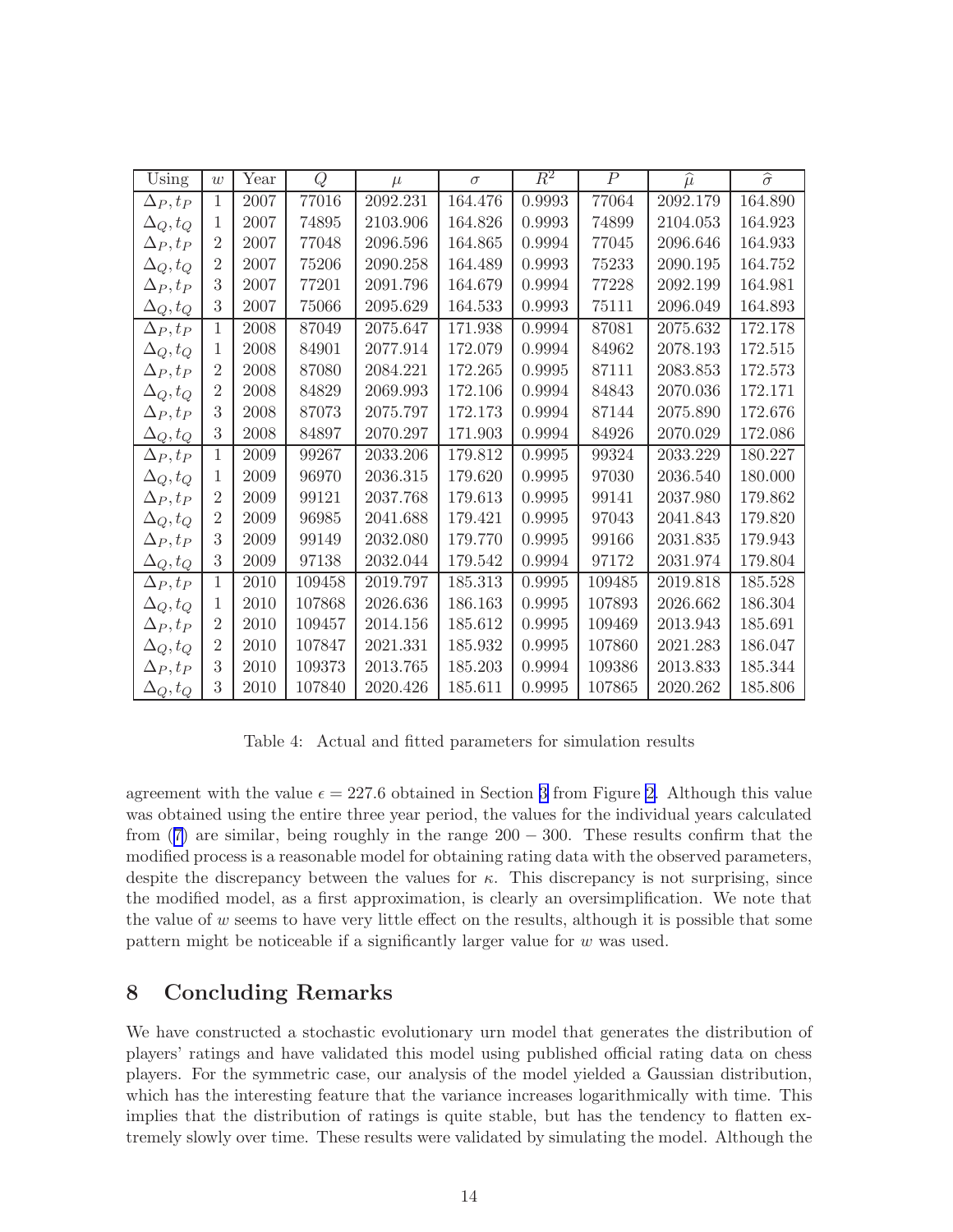<span id="page-14-0"></span>

| $\kappa$       | S         | $\mu$    | $\widehat{\sigma}$ |
|----------------|-----------|----------|--------------------|
|                | $-0.2284$ | 2015.650 | 209.622            |
| $\Omega$       | $-0.0920$ | 2105.641 | 186.980            |
| 1              | $-0.0884$ | 2097.907 | 187.030            |
| $\overline{2}$ | $-0.0933$ | 2089.894 | 188.557            |
| 3              | $-0.0995$ | 2082.068 | 190.721            |
| 4              | $-0.1064$ | 2074.321 | 193.440            |
| 5              | $-0.1276$ | 2066.435 | 197.046            |
| 6              | $-0.1541$ | 2058.940 | 201.387            |
| 7              | $-0.1881$ | 2050.446 | 206.373            |
| 8              | $-0.2309$ | 2043.175 | 211.843            |
| 9              | $-0.2745$ | 2035.115 | 218.153            |
| 10             | $-0.3206$ | 2027.404 | 224.623            |
| 11             | $-0.3742$ | 2019.250 | 232.101            |
| 12             | $-0.4227$ | 2012.005 | 239.422            |

Table 5: Simulation results allowing skewness, for  $w = 1$ 

data is well approximated by a Gaussian, there is a small negative skew present in the data. An improvement can be made to the model to account for this by breaking the symmetry and putting new players into lower-numbered urns, corresponding to new players generally having lower than average ratings. The modified stochastic process was validated by simulation starting with actual rating data. Deriving analytically the distribution for the modified process remains an open problem.

Throughout the paper we have assumed that the  $K$ -factor is fixed at 20. It would be interesting to allow the  $K$ -factor to vary with players' ratings and the number of games they have played, as suggested in[[GJ99](#page-15-0)], and to see whether such a modification could shed some light on the K-factor controversy mentioned in Section [2](#page-1-0).

## References

- [BSMG09] M. Bilalić, K. Smallbone, P. McLeod, and F. Gobet. Why are (the best) women so good at chess? Participation rates and gender differences in intellectual domains. Proceedings of the Royal Society of London, Series B, 276:1161–1165, 2009.
- [BT52] R.A. Bradley and M.E. Terry. Rank analysis of incomplete block designs, I. The method of paired comparisons. Biometrica, 39:324–345, 1952.
- [CG96] N. Charness and Y. Gerchak. Participation rates and maximal performance: A log-linear explanation for group differences, such as Russian and male dominance in chess. Psychological Science, 7:46–51, 1996.
- [Dav88] H.A. David. The Method of Paired Comparisons. Hodder Arnold, London, UK, 2nd edition, 1988.
- [DB03] K.A. Dill and S. Bromberg. Molecular Driving Forces, Statistical Thermodynamics in Chemistry and Biology. Garland Science, New York, NY, 2003.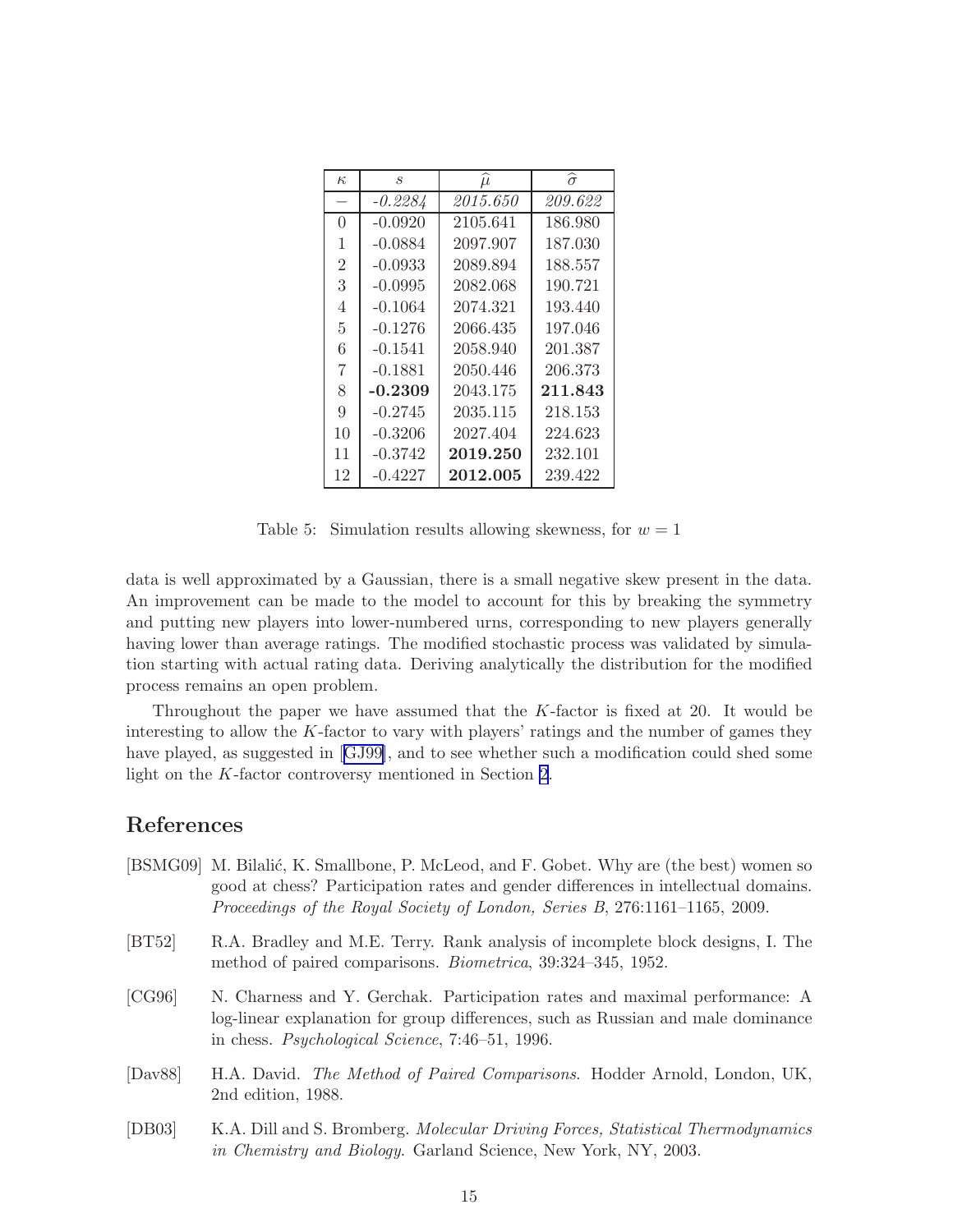<span id="page-15-0"></span>

| $\kappa$       | $\mathcal{S}_{0}$ | $\hat{\mu}$ | $\widehat{\sigma}$ |
|----------------|-------------------|-------------|--------------------|
|                | $-0.2284$         | 2015.650    | 209.622            |
| 0              | $-0.0907$         | 2105.510    | 186.788            |
| 1              | $-0.0917$         | 2097.558    | 187.265            |
| $\overline{2}$ | $-0.0963$         | 2089.933    | 188.447            |
| 3              | $-0.1008$         | 2082.062    | 190.765            |
| 4              | $-0.1114$         | 2074.058    | 193.490            |
| 5              | $-0.1305$         | 2066.190    | 197.117            |
| 6              | $-0.1532$         | 2058.516    | 201.448            |
| 7              | $-0.1845$         | 2050.812    | 206.251            |
| 8              | $-0.2297$         | 2043.222    | 212.007            |
| 9              | $-0.2744$         | 2035.224    | 217.962            |
| 10             | $-0.3226$         | 2027.335    | 224.759            |
| 11             | $-0.3722$         | 2019.737    | 231.852            |
| 12             | $-0.4346$         | 2011.701    | 239.575            |

Table 6: Simulation results allowing skewness, for  $w = 2$ 

- [EHP00] M. Evans, N. Hastings, and B. Peacock. Statistical Distributions. John Wiley & Sons, New York, NY, 3rd edition, 2000.
- [Elo86] A.E. Elo. The Rating of Chessplayers Past & Present. ARCO Publishing, New York, NY, 2nd edition, 1986.
- [GJ99] M.E. Glickman and A.C. Jones. Rating the chess rating system. Chance, 12:21–28, 1999.
- [Gli99] M.E. Glickman. Parameter estimation in large dynamic paired comparison experiments. Applied Statistics, 48:377–394, 1999.
- [Hen92] R.J. Henery. An extension of the Thurstone-Mosteller model for chess. The Statistician, 41:559–567, 1992.
- [HMG06] R. Herbrich, T. Minka, and T. Graepel. TrueSkill: A Bayesian skill rating system. In Proceedings of Advances in Neural Information Processing Systems (NIPS) 19, pages 569–576, Vancouver, B.C., Canada, 2006.
- [Joe91] H. Joe. Rating systems based on paired comparison models. Statistics & Probability Letters, 11:343–347, 1991.
- [LFLW02] M. Levene, T.I. Fenner, G. Loizou, and R. Wheeldon. A stochastic model for the evolution of the Web. Computer Networks, 39:277–287, 2002.
- [Mot95] H. Motulsky. *Intuitive Biostatistics*. Oxford University Press, Oxford, 1995.
- [OS01] M. Opper and D. Saad, editors. Advanced Mean Field Methods; Theory and Practice. MIT Press, Cambridge, Ma., 2001.